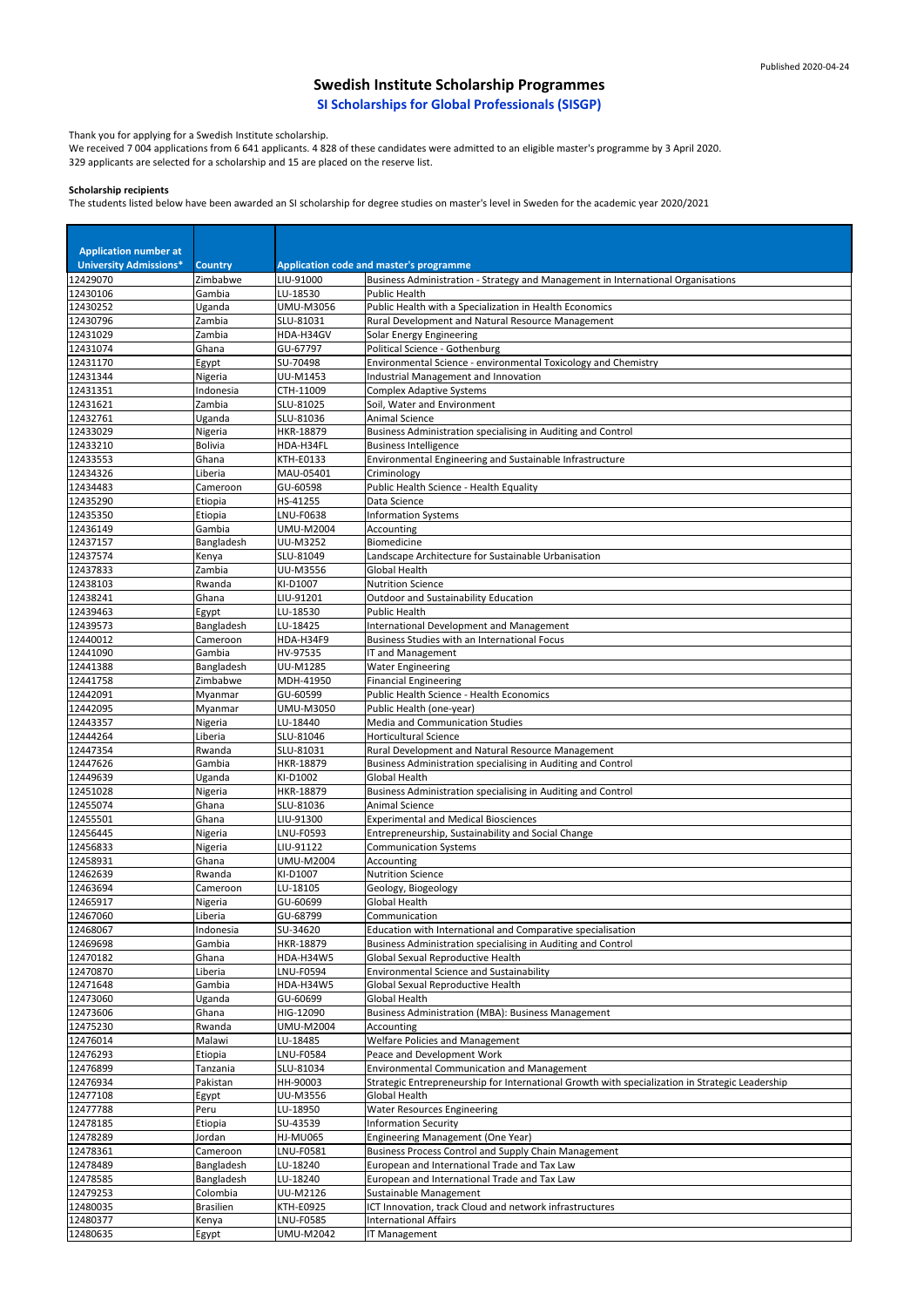|          |            | LU-18235         |                                                                                                 |
|----------|------------|------------------|-------------------------------------------------------------------------------------------------|
| 12480954 | Cambodia   |                  | <b>Accounting and Finance</b>                                                                   |
| 12481388 | Zimbabwe   | UU-M3556         | <b>Global Health</b>                                                                            |
| 12482088 | Indonesia  | LU-18240         | European and International Trade and Tax Law                                                    |
| 12482894 | Rwanda     | ORU-M2000        | <b>Information Systems - Information Security Management</b>                                    |
| 12482950 | Malawi     | GU-69498         | <b>Educational Research</b>                                                                     |
| 12483281 | Uganda     | HH-90003         | Strategic Entrepreneurship for International Growth with specialization in Strategic Leadership |
| 12483775 | Ghana      | HV-91923         | Finance                                                                                         |
| 12484095 | Rwanda     | BTH-90554        | Strategic Leadership Towards Sustainability                                                     |
|          |            |                  |                                                                                                 |
| 12484322 | Philipines | LNU-F0603        | Innovation through Business, Engineering and Design                                             |
| 12485581 | Uganda     | UU-M1426         | Mathematics - Applied Mathematics and Statistics                                                |
| 12486045 | Ghana      | HH-93012         | Digital Service Innovation                                                                      |
| 12486127 | Zimbabwe   | LTU-97356        | <b>Information Security</b>                                                                     |
| 12486529 | Kenya      | SLU-81070        | <b>Agricultural Economics and Management</b>                                                    |
| 12487004 | Liberia    | LU-18495         | <b>Strategic Communication</b>                                                                  |
| 12488381 | Ghana      | SLU-81046        | Horticultural Science                                                                           |
| 12490609 | Tanzania   | GU-67999         | Social Work and Human Rights                                                                    |
| 12490984 | Etiopia    | <b>UMU-M2080</b> | Constitutional Law and Human Rights                                                             |
|          |            |                  |                                                                                                 |
| 12492401 | Rwanda     | UMU-M3000        | <b>Public Health</b>                                                                            |
| 12492999 | Indonesia  | LU-18495         | <b>Strategic Communication</b>                                                                  |
| 12493074 | Nepal      | CTH-24009        | Software Engineering and Technology                                                             |
| 12493916 | Tanzania   | LNU-F0590        | Leadership and Management in International Contexts                                             |
| 12493962 | Tanzania   | GU-67799         | International Administration and Global Governance - Gothenburg                                 |
| 12494934 | Tanzania   | SLU-81031        | Rural Development and Natural Resource Management                                               |
| 12494965 | Peru       | LU-18200         | Economic Growth, Population and Development                                                     |
| 12495048 | Honduras   | LU-18220         | International Strategic Management                                                              |
| 12495361 | Ecuador    | LU-18930         | Sustainable Urban Design                                                                        |
|          |            |                  |                                                                                                 |
| 12495830 | Ghana      | HIG-12090        | <b>Business Administration (MBA): Business Management</b>                                       |
| 12496235 | Philipines | LU-18945         | Pharmaceutical Technology: Discovery, Development and Production                                |
| 12496495 | Rwanda     | UU-M1454         | Renewable Electricity Production                                                                |
| 12497169 | Cameroon   | GU-67299         | Investigative Journalism                                                                        |
| 12497189 | Tanzania   | GU-69498         | <b>Educational Research</b>                                                                     |
| 12499129 | Ecuador    | CTH-88009        | Design and Construction Project Management                                                      |
| 12499170 | Nepal      | BTH-90556        | Mechanical Engineering - Structural Mechanics                                                   |
| 12499188 | Myanmar    | LU-18530         | <b>Public Health</b>                                                                            |
| 12500874 | Zimbabwe   | LU-18945         | Pharmaceutical Technology: Discovery, Development and Production                                |
|          |            |                  |                                                                                                 |
| 12501182 | Uganda     | CTH-12009        | <b>Computer Systems and Networks</b>                                                            |
| 12501279 | Nigeria    | GU-68191         | Accounting and Financial Management                                                             |
| 12501359 | Colombia   | UU-M1454         | Renewable Electricity Production                                                                |
| 12501781 | Pakistan   | UU-M1453         | Industrial Management and Innovation                                                            |
| 12502086 | Tanzania   | <b>UMU-M2018</b> | Economics                                                                                       |
| 12502839 | Gambia     | KI-D1002         | <b>Global Health</b>                                                                            |
| 12502881 | Colombia   | KTH-E0804        | Sustainable Energy Engineering                                                                  |
| 12504226 | Sudan      | HH-90018         | Exercise Biomedicine - Human Performance                                                        |
|          |            |                  |                                                                                                 |
| 12504558 | Cambodia   | <b>LNU-F0585</b> | <b>International Affairs</b>                                                                    |
| 12504742 | Sudan      | LU-18800         | <b>Environmental Management and Policy</b>                                                      |
| 12504874 | Nigeria    | HKR-18879        | Business Administration specialising in Auditing and Control                                    |
| 12504937 | Philipines | GU-68799         | Communication                                                                                   |
| 12505004 | Rwanda     | UMU-M3050        | Public Health (one-year)                                                                        |
| 12505835 | Myanmar    | KI-D1003         | <b>Health Informatics</b>                                                                       |
| 12507427 | Tanzania   | GU-60699         | Global Health                                                                                   |
| 12507599 | Tunisia    | LU-18260         | Finance                                                                                         |
| 12508033 | Honduras   | KTH-E0911        |                                                                                                 |
|          |            |                  | Communication Systems                                                                           |
| 12508287 | Indonesia  | KTH-E0302        | <b>Macromolecular Materials</b>                                                                 |
| 12509256 | Zimbabwe   | LU-18245         | <b>Information Systems</b>                                                                      |
| 12510004 | Nepal      | CTH-27009        | Infrastructure and Environmental Engineering                                                    |
| 12510020 | Rwanda     | SU-58758         | Hydrology, Hydrogeology and Water Recourses                                                     |
| 12510119 | Cambodia   | LU-18440         | Media and Communication Studies                                                                 |
| 12510572 | Etiopia    | MAU-04123        | Leadership and Organisation: Societal Challenges and Organisational Changes                     |
| 12510803 | Nigeria    | UU-M2126         | Sustainable Management                                                                          |
| 12511879 | Indonesia  | LU-18220         | International Strategic Management                                                              |
| 12512883 | Zambia     | LU-18405         | Development Studies                                                                             |
|          |            |                  |                                                                                                 |
| 12514389 | Vietnam    | ORU-M1000        | <b>Strategic Communication</b>                                                                  |
| 12515397 | Tanzania   | LU-18245         | <b>Information Systems</b>                                                                      |
| 12515589 | Liberia    | HH-90003         | Strategic Entrepreneurship for International Growth with specialization in Strategic Leadership |
| 12517060 | Guatemala  | LU-18010         | <b>Bioinformatics</b>                                                                           |
| 12517377 | Kenya      | HKR-18879        | Business Administration specialising in Auditing and Control                                    |
| 12518317 | Colombia   | SU-32252         | <b>Urban and Regional Planning</b>                                                              |
| 12518453 | Indonesia  | HJ-MU101         | Digital Business (Two Years)                                                                    |
| 12519501 | Liberia    | LU-18440         | <b>Media and Communication Studies</b>                                                          |
| 12519678 | Malawi     | HH-90003         | Strategic Entrepreneurship for International Growth with specialization in Strategic Leadership |
| 12519806 | Cambodia   | LU-18440         | Media and Communication Studies                                                                 |
|          |            |                  |                                                                                                 |
| 12520110 | Sudan      | HV-91233         | <b>Manufacturing Engineering</b>                                                                |
| 12520400 | Tunisia    | LNU-F0576        | Chemistry                                                                                       |
| 12521313 | Zambia     | LU-18480         | Social Studies of Gender                                                                        |
| 12521361 | Nigeria    | HV-91233         | <b>Manufacturing Engineering</b>                                                                |
| 12521732 | Bangladesh | LU-18530         | Public Health                                                                                   |
| 12522072 | Nigeria    | BTH-90554        | Strategic Leadership Towards Sustainability                                                     |
| 12522173 | Egypt      | MAU-04123        | Leadership and Organisation: Societal Challenges and Organisational Changes                     |
| 12522488 | Rwanda     | UU-M1331         | Data Science - Data engineering                                                                 |
| 12522717 | Vietnam    | GU-69499         | Information Technology and Learning                                                             |
|          |            |                  | Computer Science: Innovation for Change in a Digital Society                                    |
| 12522953 | Pakistan   | MAU-08004        |                                                                                                 |
| 12523051 | Gambia     | SU-38234         | Demography, Multidisciplinary                                                                   |
| 12523359 | Sudan      | KTH-E0134        | <b>Transport and Geoinformation Technology</b>                                                  |
| 12523389 | Liberia    | HKR-18879        | Business Administration specialising in Auditing and Control                                    |
| 12523484 | Peru       | HV-96444         | Robotics and Automation                                                                         |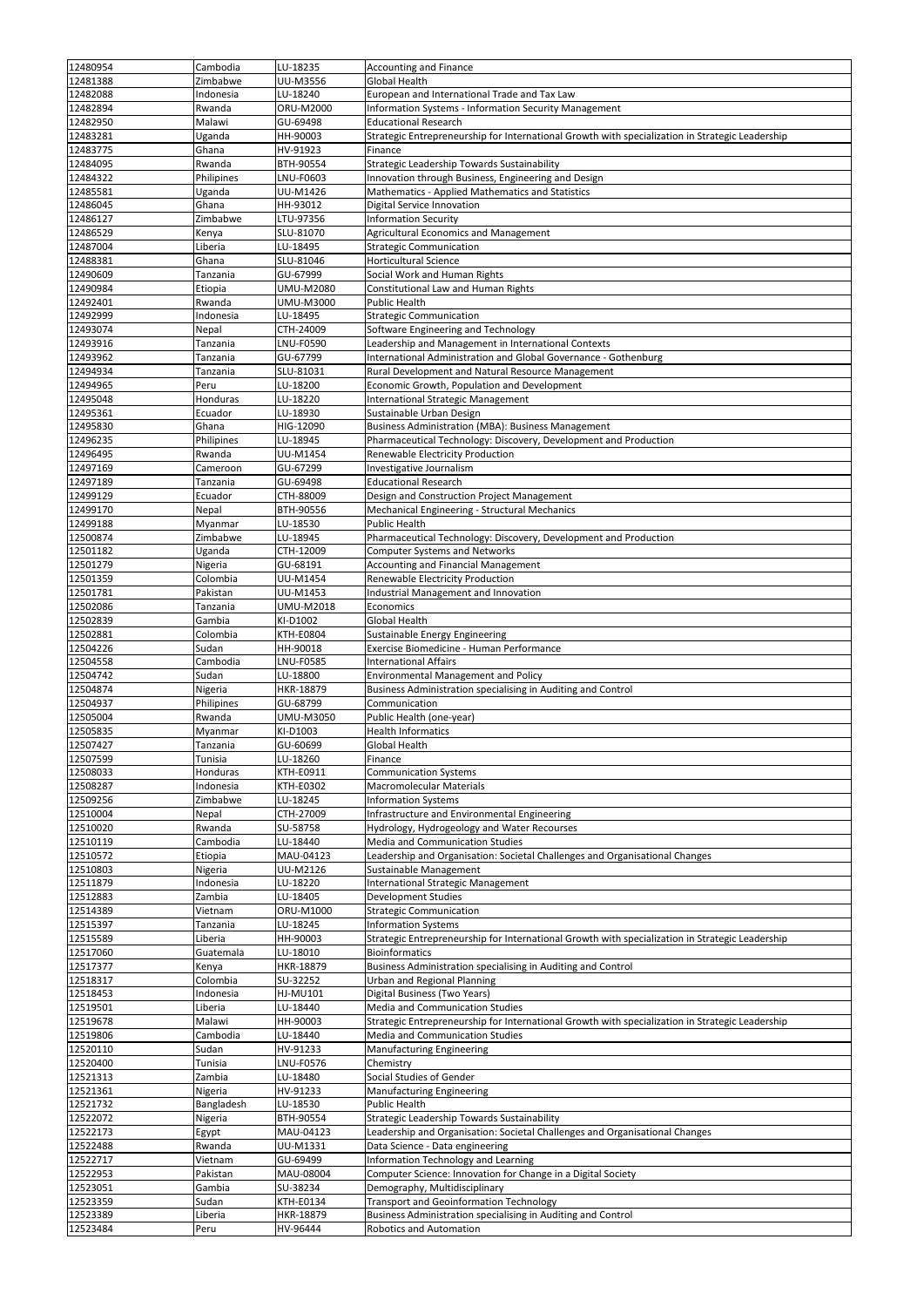| 12524051 | Ghana            | HH-90002         | Strategic Entrepreneurship for International Growth with specialization in International Marketing |
|----------|------------------|------------------|----------------------------------------------------------------------------------------------------|
| 12524218 | Nigeria          | GU-60699         | <b>Global Health</b>                                                                               |
| 12524239 | <b>Brasilien</b> | LU-18495         | <b>Strategic Communication</b>                                                                     |
| 12524441 | Ghana            | UU-M2126         | Sustainable Management                                                                             |
| 12525292 | Nigeria          | UMU-M2014        | Finance                                                                                            |
| 12525603 | Tanzania         | ORU-M1001        | Public Planning for Sustainable Development                                                        |
| 12525792 | Morocco          | HDA-H34FL        | <b>Business Intelligence</b>                                                                       |
| 12526465 | Etiopia          | KI-D1007         | <b>Nutrition Science</b>                                                                           |
| 12527026 | Sudan            | CTH-29009        | Wireless, Photonics and Space engineering                                                          |
| 12529304 | Etiopia          | HS-41255         | Data Science                                                                                       |
| 12529652 | Etiopia          | GU-68696         | Software Engineering and Management                                                                |
| 12529915 | Rwanda           | SU-43540         |                                                                                                    |
| 12529979 | Zambia           | LU-18405         | <b>Strategic Information Systems Management</b><br>Development Studies                             |
| 12532110 | Cameroon         | MAU-01926        | Political Science: Global Politics and Societal Change                                             |
| 12532848 | Indonesia        | UU-M2482         | Peace and Conflict Studies                                                                         |
| 12533835 | Sri Lanka        | LNU-F0632        | Renewable Electrical Power Systems                                                                 |
| 12534995 | Sudan            | SU-58758         | Hydrology, Hydrogeology and Water Recourses                                                        |
| 12535736 | Pakistan         | LNU-F0590        | Leadership and Management in International Contexts                                                |
| 12536581 | Indonesia        | <b>HJ-MU102</b>  | Global Management (Two Years)                                                                      |
| 12536845 | Zimbabwe         | <b>LNU-F0594</b> | <b>Environmental Science and Sustainability</b>                                                    |
| 12537564 | Kenya            | <b>UMU-M3056</b> | Public Health with a Specialization in Health Economics                                            |
| 12537808 | Cameroon         | HH-90002         | Strategic Entrepreneurship for International Growth with specialization in International Marketing |
| 12538084 | Pakistan         | UU-M1454         | Renewable Electricity Production                                                                   |
| 12538443 | Rwanda           | LTU-97356        | <b>Information Security</b>                                                                        |
| 12538940 | Indonesia        | LU-18425         | <b>International Development and Management</b>                                                    |
| 12539767 | Tanzania         | SLU-81063        | Management of Fish and Wildlife Populations                                                        |
| 12540228 | Egypt            | KI-D1003         | <b>Health Informatics</b>                                                                          |
| 12541356 | Sudan            | HS-41268         | Molecular Biotechnology                                                                            |
| 12541557 | Jordan           | CTH-39009        | Sustainable Energy Systems                                                                         |
| 12541653 | Rwanda           | LNU-F0632        | Renewable Electrical Power Systems                                                                 |
| 12541815 | Bangladesh       | HH-90003         | Strategic Entrepreneurship for International Growth with specialization in Strategic Leadership    |
| 12542201 | Sri Lanka        | KTH-E0301        | Chemical Engineering for Energy and Environment                                                    |
| 12542407 | Kenya            | LNU-F0585        | <b>International Affairs</b>                                                                       |
| 12542451 | Sri Lanka        | KTH-E0920        | ICT Innovation, track Human Computer Interaction and Design                                        |
| 12542533 | Egypt            | LU-18405         | Development Studies                                                                                |
| 12542983 | Kenya            | LIU-91201        | Outdoor and Sustainability Education                                                               |
| 12543533 | Nepal            | LU-18530         | <b>Public Health</b>                                                                               |
| 12543747 | Ghana            | KI-D1005         | Public Health Sciences - specialization Public Health Epidemiology                                 |
| 12544345 | Tanzania         | SLU-81070        | Agricultural Economics and Management                                                              |
| 12545033 | Gambia           | UMU-M3000        | <b>Public Health</b>                                                                               |
| 12545405 | Liberia          | SU-70498         | Environmental Science - environmental Toxicology and Chemistry                                     |
| 12545988 | Malawi           | LU-18500         | <b>Medical Sciences</b>                                                                            |
| 12547484 | Indonesia        | UU-M3252         | Biomedicine                                                                                        |
| 12548250 | Bangladesh       | UMU-M2010        | Marketing                                                                                          |
| 12548997 | Nigeria          | SH-42840         | Media, Communication and Cultural Analysis                                                         |
| 12549157 | Sri Lanka        | UU-M1453         | Industrial Management and Innovation                                                               |
| 12549315 | Bangladesh       | UU-M2214         | <b>Information Systems</b>                                                                         |
| 12549991 | Kenya            | ORU-M7000        | Sports Physiology and Medicine Programme                                                           |
| 12550270 | Jordan           | HDA-H34GS        | <b>Energy Efficient Built Environment</b>                                                          |
| 12551236 | Morocco          | LNU-F0593        | Entrepreneurship, Sustainability and Social Change                                                 |
| 12551254 | Liberia          | LU-18305         | International Human Rights Law                                                                     |
| 12552391 | Sudan            | CTH-12009        | <b>Computer Systems and Networks</b>                                                               |
| 12553653 | Etiopia          | KI-D1008         | Public Health Sciences - specialization Health Promotion and Prevention                            |
| 12554357 | Nigeria          | HDA-H34GV        | Solar Energy Engineering                                                                           |
| 12554576 | Jordan           | LNU-F0597        | <b>Health Science</b>                                                                              |
| 12555233 | <b>Brasilien</b> | LIU-91000        | Business Administration - Strategy and Management in International Organisations                   |
| 12555839 | Malawi           | UMU-M3056        | Public Health with a Specialization in Health Economics                                            |
| 12555929 | Kenya            | GU-68198         | Finance                                                                                            |
| 12555994 | Pakistan         | UU-M2481         | <b>Political Science</b>                                                                           |
| 12556567 | Vietnam          | LU-18260         | Finance                                                                                            |
| 12556669 | Bangladesh       | HB-0257A         | Fashion Marketing and Management                                                                   |
| 12556800 | Vietnam          | LU-18910         | <b>Food Technology and Nutrition</b>                                                               |
| 12557626 | Pakistan         | LU-18220         | <b>International Strategic Management</b>                                                          |
| 12558163 | Bangladesh       | LU-18235         | <b>Accounting and Finance</b>                                                                      |
| 12558191 | Nigeria          | LU-18460         | Sociology                                                                                          |
| 12558202 | Sri Lanka        | LTU-90919        | <b>International Business</b>                                                                      |
| 12558216 | Etiopia          | HDA-H34W5        | Global Sexual Reproductive Health                                                                  |
| 12558940 | Sri Lanka        | HDA-H34FN        | <b>Tourism Destination Development</b>                                                             |
| 12559534 | Colombia         | <b>KTH-E0804</b> | Sustainable Energy Engineering                                                                     |
| 12559644 | Tunisia          | MDH-44951        | Intelligent Embedded Systems                                                                       |
| 12559756 | Nepal            | SLU-81064        | Plant Biology for Sustainable Production - Plant Protection and Breeding                           |
| 12560003 | Zimbabwe         | GU-60699         | Global Health                                                                                      |
| 12561206 | Colombia         | HH-90007         | Energy Smart Innovation in the Built Environment                                                   |
| 12561310 | Zambia           | LU-18485         | <b>Welfare Policies and Management</b>                                                             |
| 12561873 | Nepal            | GU-69498         | <b>Educational Research</b>                                                                        |
| 12562100 | Nepal            | UU-M1285         | <b>Water Engineering</b>                                                                           |
| 12562196 | Vietnam          | KI-D1005         | Public Health Sciences - specialization Public Health Epidemiology                                 |
| 12562198 | Sri Lanka        | LNU-F0588        | <b>International Business Strategy</b>                                                             |
| 12563336 | <b>Bolivia</b>   | UU-M2812         | <b>Investment Treaty Arbitration</b>                                                               |
| 12563518 | Kenya            | HDA-H34FN        | <b>Tourism Destination Development</b>                                                             |
| 12564208 | Egypt            | KI-D1000         | Bioentrepreneurship                                                                                |
| 12565009 | Pakistan         | LIU-91009        | <b>Statistics and Machine Learning</b>                                                             |
| 12565319 | Indonesia        | HH-90008         | <b>Applied Environmental Science</b>                                                               |
| 12565398 | Honduras         | KI-D1004         | Health Economic, Policy and Management                                                             |
| 12565582 | Vietnam          | LU-18260         | Finance                                                                                            |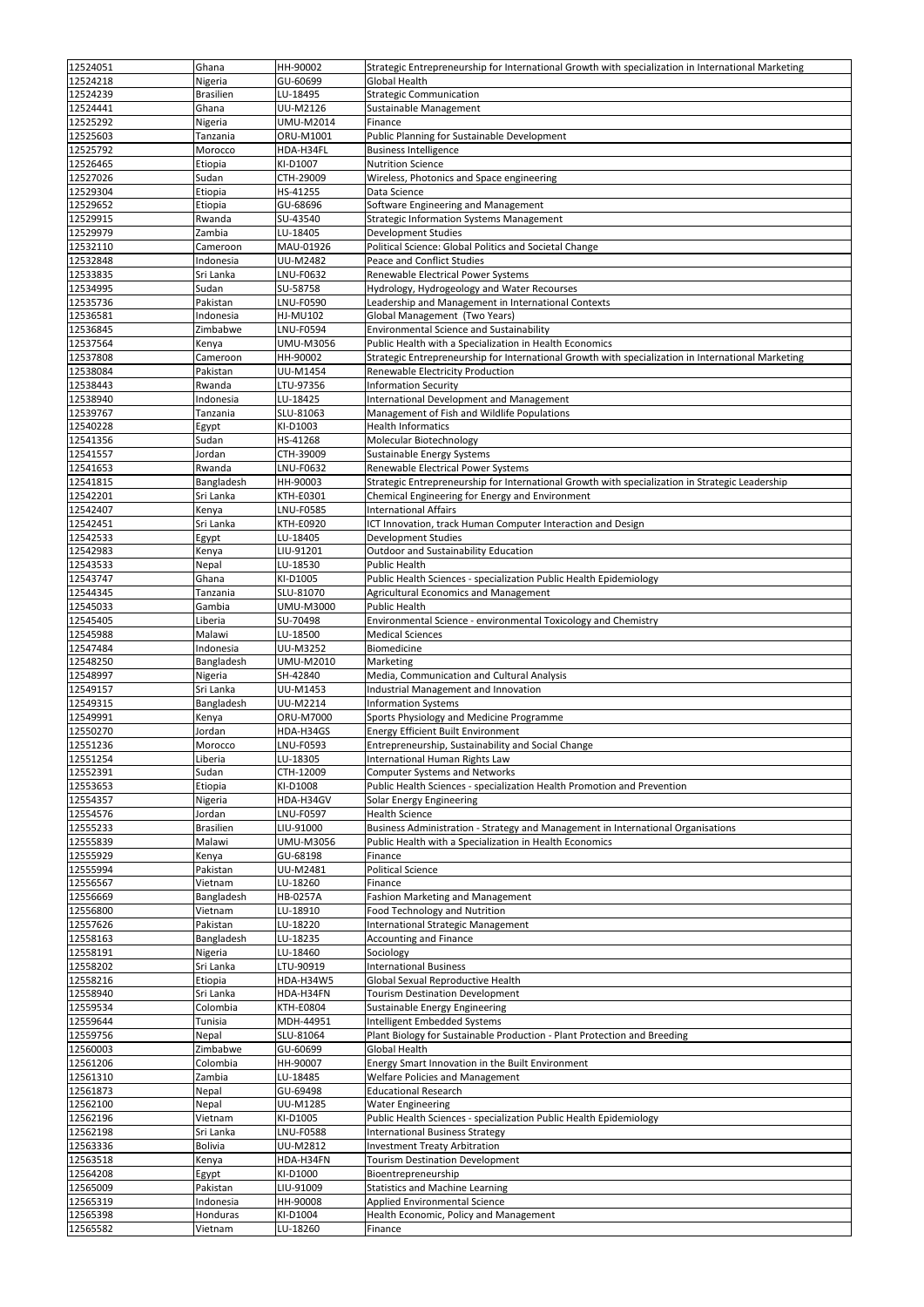| 12566246             |                   |                       |                                                                                                 |
|----------------------|-------------------|-----------------------|-------------------------------------------------------------------------------------------------|
|                      | Etiopia           | <b>KTH-E0801</b>      | Entrepreneurship and Innovation Management                                                      |
| 12566447             | Malawi            | UMU-M3050             | Public Health (one-year)                                                                        |
| 12566452             | Ecuador           | LU-18250              | Economics                                                                                       |
| 12566609             | Vietnam           | GU-68196              | Innovation and Industrial Management                                                            |
| 12567263             | Malawi            | KI-D1003              | <b>Health Informatics</b>                                                                       |
| 12567346             | Honduras          | LIU-91102             | <b>Biomedical Engineering</b>                                                                   |
| 12567879             |                   | UU-M3173              | <b>Pharmaceutical Modelling</b>                                                                 |
|                      | Jordan            |                       |                                                                                                 |
| 12568391             | Bangladesh        | MAU-04122             | Leadership for Sustainability                                                                   |
| 12571772             | Guatemala         | UU-M1371              | Chemistry - Chemistry for Renewable Energy                                                      |
| 12571985             | Kenya             | ORU-M1001             | Public Planning for Sustainable Development                                                     |
| 12572281             | Myamar            | LU-18530              | <b>Public Health</b>                                                                            |
| 12572337             | Philipines        | LU-18210              | Entrepreneurship and Innovation                                                                 |
| 12573146             | Rwanda            | <b>UMU-M2042</b>      | IT Management                                                                                   |
|                      |                   |                       |                                                                                                 |
| 12574540             | Colombia          | GU-60599              | Public Health Science - Health Economics                                                        |
| 12575710             | Jordan            | LU-18930              | Sustainable Urban Design                                                                        |
| 12576375             | Uganda            | GU-67799              | International Administration and Global Governance - Gothenburg                                 |
| 12576672             | Philipines        | LU-18305              | International Human Rights Law                                                                  |
| 12577471             | Jordan            | MDH-44953             | Product and Process Development - Production and Logistics                                      |
| 12577530             | Zambia            | CTH-27009             | Infrastructure and Environmental Engineering                                                    |
| 12577687             | Honduras          | UU-M1127              |                                                                                                 |
|                      |                   |                       | <b>Biology Evolutionary Biology</b>                                                             |
| 12577889             | <b>Brasilien</b>  | LIU-91300             | <b>Experimental and Medical Biosciences</b>                                                     |
| 12578934             | Philipines        | SU-29316              | European Intellectual Property Law                                                              |
| 12579975             | Uganda            | LNU-F0593             | Entrepreneurship, Sustainability and Social Change                                              |
| 12581049             | Ghana             | ORU-M1001             | Public Planning for Sustainable Development                                                     |
| 12581234             | Myanmar           | KI-D1004              | Health Economic, Policy and Management                                                          |
| 12582339             | Uganda            | UU-M1610              | Sustainable Development                                                                         |
|                      |                   |                       |                                                                                                 |
| 12583182             | Myanmar           | KI-D1004              | Health Economic, Policy and Management                                                          |
| 12583436             | Uganda            | UMU-M3050             | Public Health (one-year)                                                                        |
| 12584739             | Sri Lanka         | HKR-08876             | Master programme in Computer Science, Emphasizing Sustainable Development                       |
| 12584778             | Cambodia          | LU-18605              | <b>Asian Studies</b>                                                                            |
| 12585734             | Tanzania          | BTH-90552             | <b>Telecommunication Systems</b>                                                                |
| 12586334             | Morocco           | UU-M1283              | Wind Power Project Management                                                                   |
|                      |                   |                       |                                                                                                 |
| 12586412             | Sudan             | HS-41256              | Data Science                                                                                    |
| 12586733             | Sudan             | CTH-39009             | Sustainable Energy Systems                                                                      |
| 12586854             | Tunisia           | ORU-M2000             | Information Systems - Information Security Management                                           |
| 12586930             | Peru              | UU-M5005              | Global Environmental History                                                                    |
| 12586957             | Ghana             | LNU-F0597             | <b>Health Science</b>                                                                           |
| 12587201             | Cameroon          | SLU-81070             | Agricultural Economics and Management                                                           |
|                      |                   |                       |                                                                                                 |
| 12587248             | <b>Brasilien</b>  | GU-68799              | Communication                                                                                   |
| 12587749             | Bangladesh        | LU-18530              | Public Health                                                                                   |
| 12589449             | Tunisia           | LNU-F0593             | Entrepreneurship, Sustainability and Social Change                                              |
| 12589860             | Ecuador           | UU-M2126              | Sustainable Management                                                                          |
| 12589904             | <b>Honduras</b>   | KI-D1008              | Public Health Sciences - specialization Health Promotion and Prevention                         |
| 12589918             | Nepal             | CTH-25009             | Innovative and Sustainable Chemical Engineering                                                 |
|                      |                   |                       |                                                                                                 |
|                      |                   |                       |                                                                                                 |
| 12590115             | Vietnam           | LU-18305              | International Human Rights Law                                                                  |
| 12590175             | Cambodia          | HH-90003              | Strategic Entrepreneurship for International Growth with specialization in Strategic Leadership |
| 12591134             | Etiopia           | UU-M1324              | Computer Science Concurrency and Parallel Programming                                           |
| 12591397             | Morocco           | <b>HJ-MU115</b>       | Master of Product Development - Specialisation in Assistive Technology (MASTech)                |
|                      | <b>Brasilien</b>  | KI-D1002              | Global Health                                                                                   |
| 12591432             |                   |                       |                                                                                                 |
| 12591483             | Philipines        | UU-M4311              | Sociology of Education                                                                          |
| 12591721             | Etiopia           | KI-D1002              | Global Health                                                                                   |
| 12591967             | Bangladesh        | GU-60599              | <b>Public Health Science - Health Economics</b>                                                 |
| 12592051             | Colombia          | LU-18660              | <b>Applied Cultural Analysis</b>                                                                |
| 12592846             | Egypt             | SU-71037              | Public Health Sciences: societal perspectives                                                   |
| 12593064             | Zambia            | HV-91923              | Finance                                                                                         |
| 12593554             | Indonesia         | <b>KTH-E0801</b>      | Entrepreneurship and Innovation Management                                                      |
|                      |                   |                       |                                                                                                 |
| 12593591             | Zambia            | HKR-18879             | Business Administration specialising in Auditing and Control                                    |
| 12593677             | Cameroon          | HDA-H34W5             | Global Sexual Reproductive Health                                                               |
| 12593835             | Vietnam           | LU-18135              | Chemistry, Biochemistry                                                                         |
| 12597130             | Colombia          | <b>KTH-E0801</b>      | Entrepreneurship and Innovation Management                                                      |
| 12598005             | Ecuador           | LIU-91015             | <b>Computational Social Science</b>                                                             |
| 12598167             | Pakistan          | <b>KTH-E0422</b>      | Media Management                                                                                |
| 12598275             | Colombia          | <b>UU-M3556</b>       | <b>Global Health</b>                                                                            |
|                      |                   |                       |                                                                                                 |
| 12598570             | Rwanda            | UMU-M2000             | <b>Business Development and Internationalisation</b>                                            |
| 12598709             | Guatemala         | GU-69499              | Information Technology and Learning                                                             |
| 12599211             | Gambia            | LU-18235              | Accounting and Finance                                                                          |
| 12599380             | Sudan             | UU-M2214              | <b>Information Systems</b>                                                                      |
| 12599849             | Uganda            | MIU-L4M01             | Tourism                                                                                         |
| 12600608             | Peru              | LU-18940              | <b>Wireless Communications</b>                                                                  |
|                      |                   |                       |                                                                                                 |
| 12601581             | Pakistan          | LNU-F0628             | Sustainable Energy Processes and Systems                                                        |
| 12601652             | Vietnam           | UU-M2111              | <b>Business and Management International business</b>                                           |
| 12601938             | Zimbabwe          | UU-M2812              | <b>Investment Treaty Arbitration</b>                                                            |
| 12602084             | Cambodia          | LU-18405              | Development Studies                                                                             |
| 12602617             | Colombia          | <b>KTH-E0134</b>      | <b>Transport and Geoinformation Technology</b>                                                  |
| 12602629             | Tanzania          | LIU-91128             | Sustainability Engineering and Management                                                       |
| 12603296             | Sudan             | MDH-43955             |                                                                                                 |
|                      |                   |                       | <b>Sustainable Energy Systems</b>                                                               |
| 12604599             | Tunisia           | LIU-91000             | Business Administration - Strategy and Management in International Organisations                |
| 12604966             | Egypt             | <b>UMU-M2004</b>      | Accounting                                                                                      |
| 12605271             | Tanzania          | UMU-M3000             | Public Health                                                                                   |
| 12605284             | Tunisia           | HDA-H34FL             | <b>Business Intelligence</b>                                                                    |
| 12605790             | Philipines        | <b>KTH-E0804</b>      | Sustainable Energy Engineering                                                                  |
| 12606268             | Pakistan          | ORU-M8000             | <b>Experimental Medicine</b>                                                                    |
|                      |                   |                       |                                                                                                 |
| 12607561             | Rwanda            | ORU-M7000             | Sports Physiology and Medicine Programme                                                        |
| 12607807<br>12608077 | Myanmar<br>Malawi | LU-18480<br>ORU-M1000 | Social Studies of Gender<br><b>Strategic Communication</b>                                      |